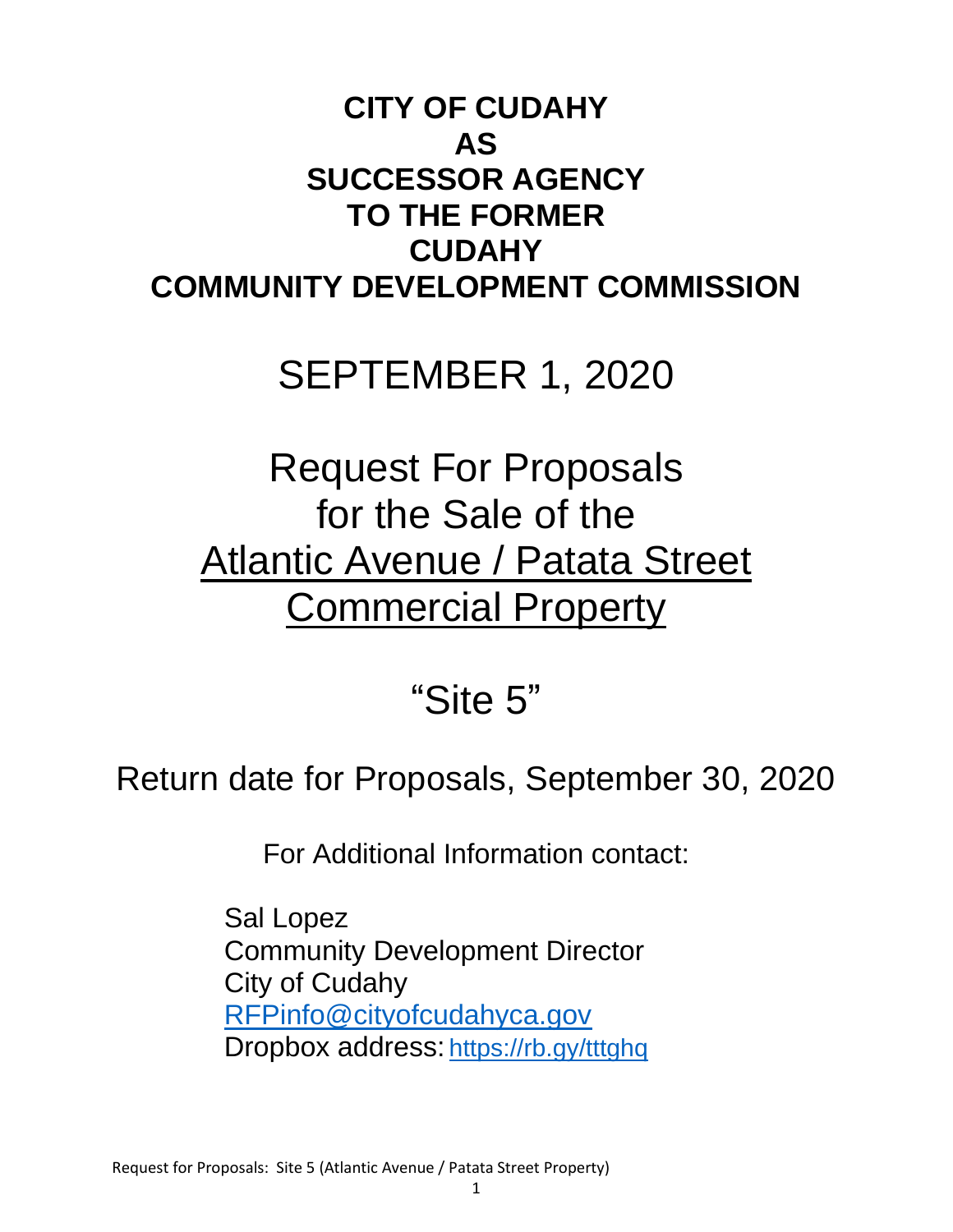## **Introduction**

The City of Cudahy as the Successor Agency to the former Cudahy Community Development Commission (the "Successor Agency)" seeks to obtain proposals to purchase certain lands owned by the Successor Agency. The lands which are the subject to this Request for Proposals is referred to herein as the "Atlantic Avenue / Patata Street Commercial Property," or the "Property," or "Site 5."

The Property is identified as "Site 5" in the document entitled "2015 Long-Range Property Management Plan" prepared for the Successor Agency, dated October 2015 (the "Cudahy LRPMP"). The Property is subject to disposition by the Successor Agency as part of the redevelopment dissolution process which is set forth in this Request for Proposals and Health and Safety Code Section 34191.5.

A copy of the text of the Cudahy LRPMP together with certain other documents as relate to Site 5 have been posted to a Dropbox hosted by the City of Cudahy (the "City") on behalf of the Successor Agency and may be viewed by interested persons at Dropbox address below (the "Site 5 Dropbox"):<https://rb.gy/tttghq>

This Request for Proposals to purchase Site 5 is referred to herein as the "RFP" or the "RFP for Site 5."

The persons or entities who provide a timely written response to this RFP for Site 5 are referred to herein as "Bidders" or individually, a "Bidder."

The written proposal of each particular Bidder to acquire Site 5 from the Successor Agency is referred to herein as a "Proposal."

The Successor Agency is seeking a qualified purchaser of the Atlantic Avenue / Patata Street Commercial Property who will assist the Successor Agency to realize the following objectives for sale of the Property to such Bidder:

- Assist the Successor Agency to realize the highest possible compensation for a sale and completed transfer of the Property by the Successor Agency to the Bidder at the earliest feasible time;
- Has the technical expertise to undertake and complete the preparation of the written documentation of the terms and conditions of its Proposal to purchase Site 5 for acceptance by the Successor Agency; and
- Demonstrate the financial resources and experience necessary to achieve these objectives.

The final acceptance of any Proposal for the sale of Site 5 by the Successor Agency is subject to ratification by the Los Angeles County First Supervisorial District Consolidated Oversight Board (the "County Oversight Board") as set forth herein.

Given the multi-phased nature of a transaction to undertake and complete the acquisition of the Property from the Successor Agency, arrangements or associations between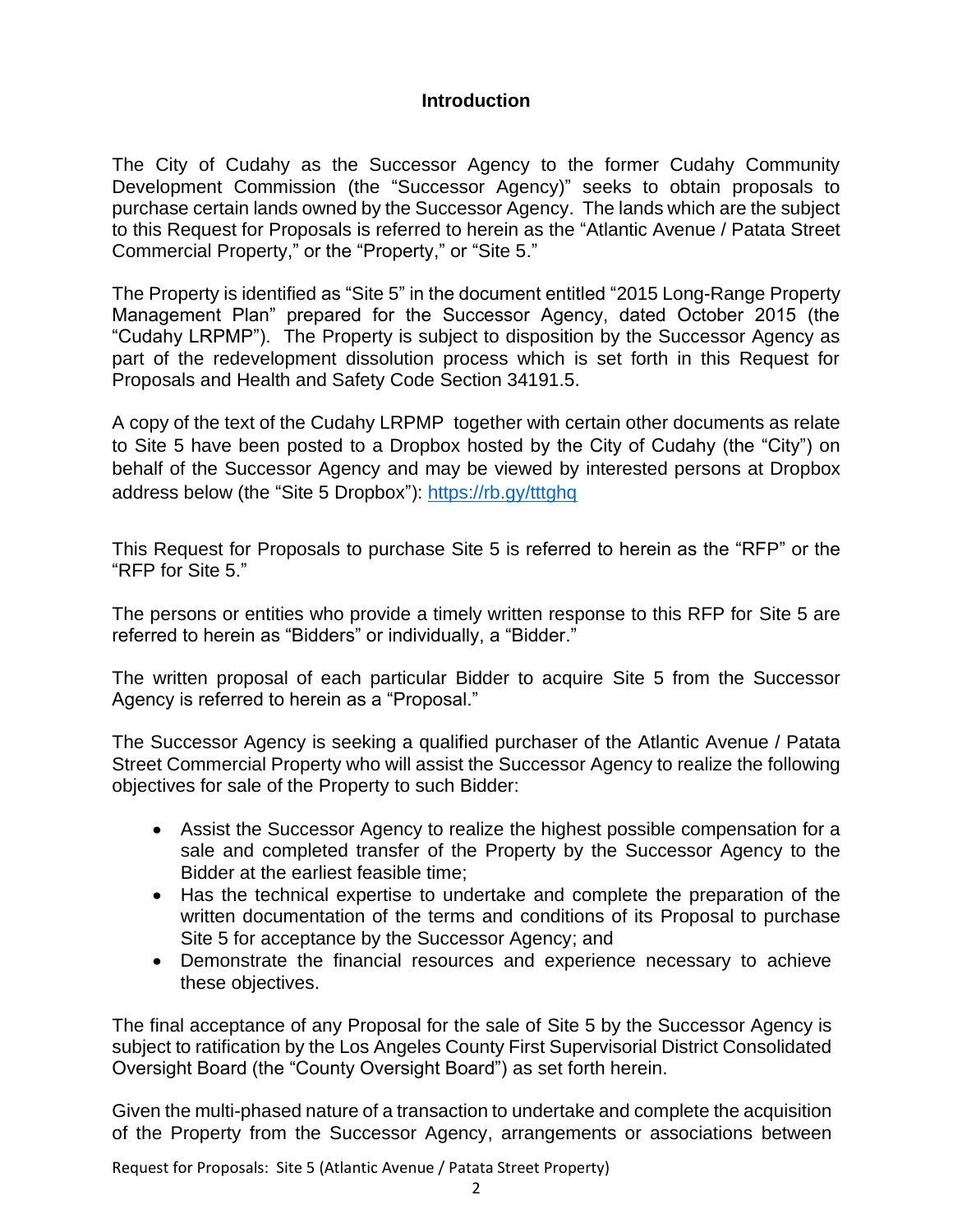developer teams (developers, architects, etc.) and environmental consultants are welcome as part of the response of any interested person to this RFP.

Concurrently, with the release of this RFP for Site 5, the Successor Agency has also issued requests for proposals for other lands which are owned by the Successor Agency. These other lands are also generally described in the Cudahy LRPMP.

Although, it is not a condition or requirement under this RFP, a Bidder for Site 5 may also submit a timely response to the Successor Agency for any of the other requests for proposals released by the Successor Agency with respect to any of the other Successor Agency owned sites in accordance with the applicable provisions of those other requests for proposals, separately from the delivery of a timely Proposal to the Successor Agency under this RFP for Site 5.

Please bear in mind that the Successor Agency reserves the right to modify, supplement or withdraw this RFP for Site 5 at any time after its issuance date. Any such modification, supplement or cancellation of this RFP for Site 5 prior to the September 30, 2020 return date shall be noted by the Successor Agency as an update to the Site 5 Dropbox; provided however that the Successor Agency shall not post any modification or update of this RFP for Site 5 within less than seventy-two (72) hours before the then applicable return date for Proposals to this RFP for Site 5.

Accordingly, each Bidder is advised to consult the Site 5 Dropbox for updates.

## **Aerial Photo of Site 5 with Assessor Parcel Numbers**



# **Site No. 5 – Atlantic Avenue/Patata Street Property (91,250 sqft. – 2.1 acres)**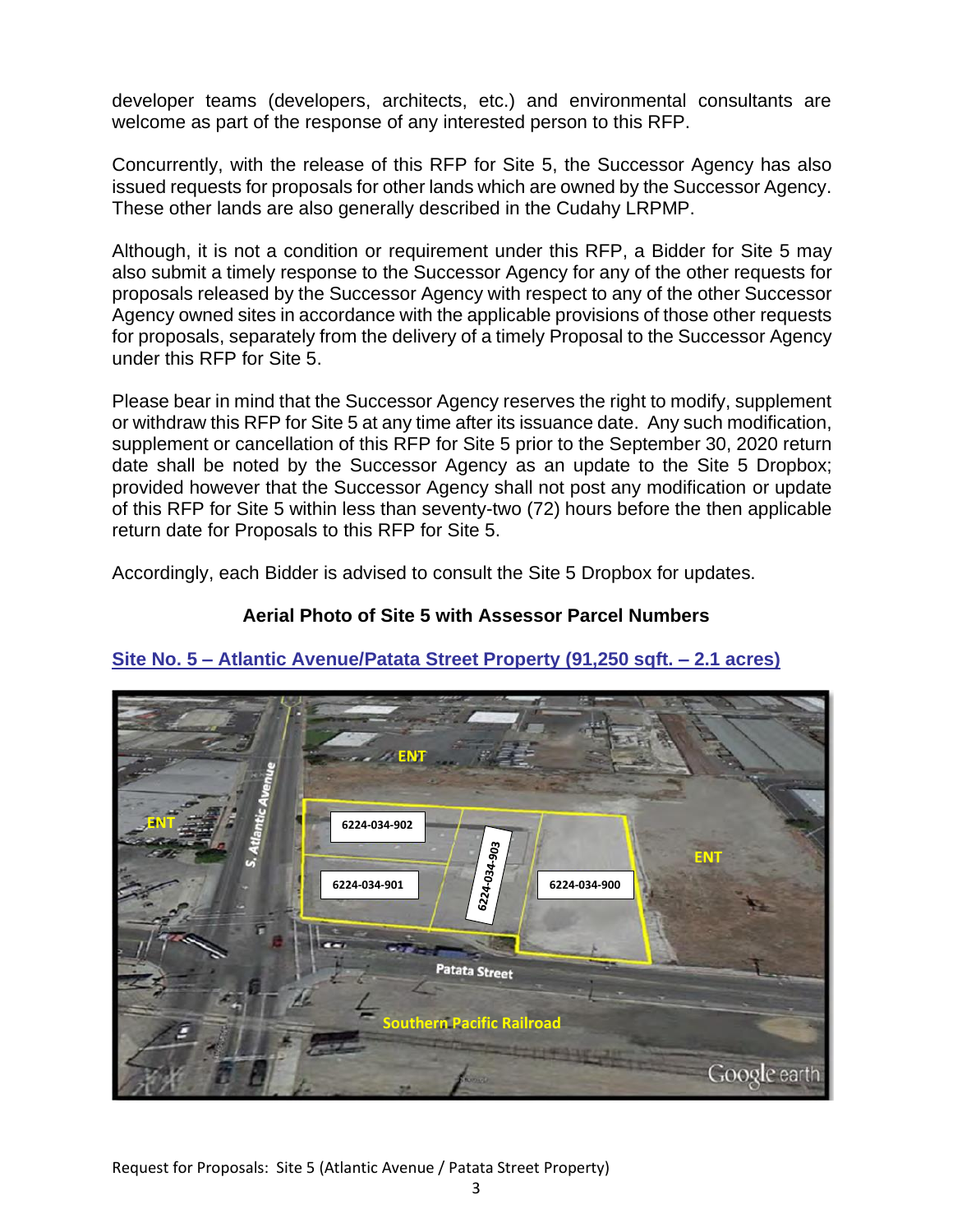

## **Assessor Map Book Page**

#### **Site 5 Description**

The Property as depicted in the photographs and maps, below, is located near the intersection of South Atlantic Avenue and Patata Street. The Property includes four (4) contiguous assessor parcels of land. The Property is approximately 91,250 square feet, 2.1 acres in size and is designated as "Entertainment (E) Zone" on the City of Cudahy General Plan and zoning. The City of Cudahy believes that Site 5 may also have development potential for transit-oriented community use. Site 5 is also located near a proposed alignment of a lite-rail project (Artesia Orange Line Extension) under current study by the Los Angeles County Metropolitan Transportation Authority.

This property is located within the **Entertainment (E) Zone**. The General Plan Land Use Designation is Entertainment, which is one of the General Plan's mixed-use land use designations and is located within the *Entertainment Subdistrict* of the Atlantic Avenue District. Mixed-use development opportunities offer opportunities for people to live close to activity centers and transit stops, with an emphasis on walkability with the ability to walk to neighborhood stores and park, to enjoy indoor and outdoor entertainment close to home, and to experience vibrant pedestrian districts.

According to the General Plan, the Entertainment designation accommodates large-scale entertainment uses that attract patrons from Cudahy, surrounding communities, and the subregion. All uses must be designed to provide pedestrian interest and accessibility along Atlantic Avenue, with vehicular access and parking located to the rear of the parcels. Active open spaces and paseos will link the entertainment uses and enhance the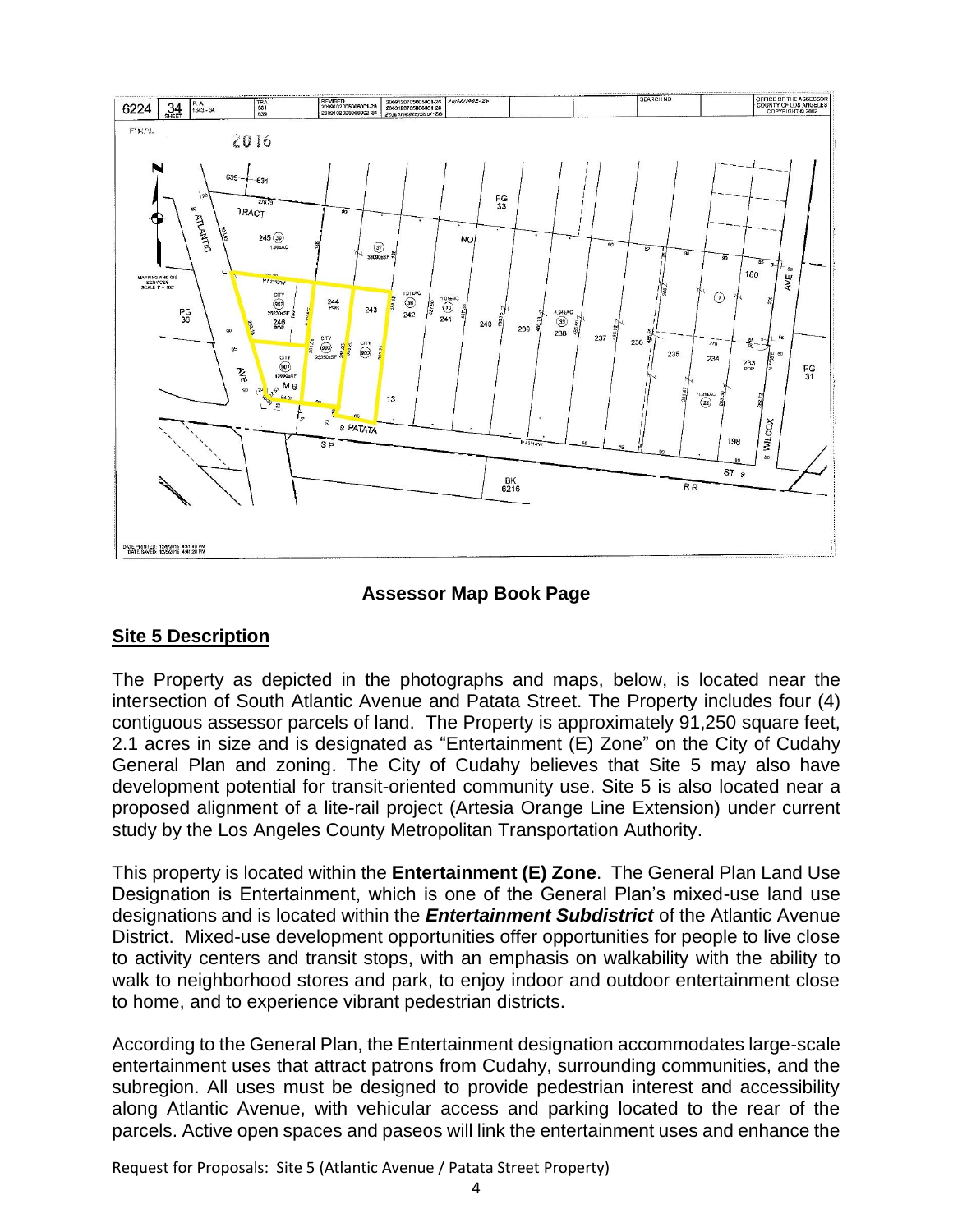pedestrian experience. Residential uses may occur only in a mixed-use setting where the residential units are on upper floors.

The Entertainment designation provides opportunities for retail, theaters, restaurants, commercial recreation, gaming, dining, brew pubs and wineries, residential, lodging, and similar business activities. Secondary office uses and residential may be accommodated on upper floors, adding to the economic diversity of the area. Horizontal mixed-use is allowed, although residential buildings must not have frontage on Atlantic Avenue. Open spaces are primarily public and urban in nature, with extra emphasis on high-quality public spaces. Uses specifically prohibited include stand-alone residential, automotive maintenance and garages, light industrial, manufacturing, warehousing, mini-storage, and trucking and transportation-related uses.

Table 20.20-1 of the Zoning Code identifies the permitted and conditionally permitted uses within the Entertainment Zone.

Tables LU-3 summarize the general development standards for nonresidential/mixeduse/entertainment categories.

| <b>Designation</b>          | <b>Maximum Floor Area</b><br>Ratio | <b>Maximum Density</b> **** | <b>Story Limit</b> |  |  |  |
|-----------------------------|------------------------------------|-----------------------------|--------------------|--|--|--|
| <b>Mixed Use-Commercial</b> |                                    |                             |                    |  |  |  |
| Commercial + Residential    | 1.0                                | 40 du/ac                    | $4 + 2^*$          |  |  |  |
| Commercial Only             | 0.75                               |                             | 4                  |  |  |  |
| Residential Only            | $\qquad \qquad \blacksquare$       | 30 du/ac                    | 3                  |  |  |  |
| <b>Mixed Use-Civic</b>      |                                    |                             |                    |  |  |  |
| Civic + Residential         | 1.5                                | 40 du/ac                    | $4 + 1$ **         |  |  |  |
| Civic + Commercial          | 1.75                               |                             | $4 + 1$ **         |  |  |  |
| Civic Only                  | 1.75                               | $- -$                       | $4 + 1$ **         |  |  |  |
| Residential Only            |                                    | 30 du/ac                    | $4 + 1$ **         |  |  |  |
| Commercial Only             | 1.25                               |                             | $4 + 1$ **         |  |  |  |
| <b>Entertainment</b>        |                                    |                             |                    |  |  |  |
| Entertainment + Residential | 2.0                                | 40 du/ac                    | $4 + 4$ ***        |  |  |  |
| <b>Entertainment Only</b>   | 2.0                                |                             | $4 + 4$ ***        |  |  |  |

# Table LU-3: General Development Standards, Mixed Use

Notes:

\*Up to two additional floors with the provision of community benefits and City Council approval

\*\* Up to one additional floor with the provision of community benefits and City Council approval

\*\*\*Up to four additional floors for designated uses (e.g., hotel) with the provision of community benefits and City Council approval

\*\*\*\*Density Bonus Provisions - If proposing to commit to a level of affordability, the maximum allowable density may be increased according to the provisions set forth in the State Density bonus Law.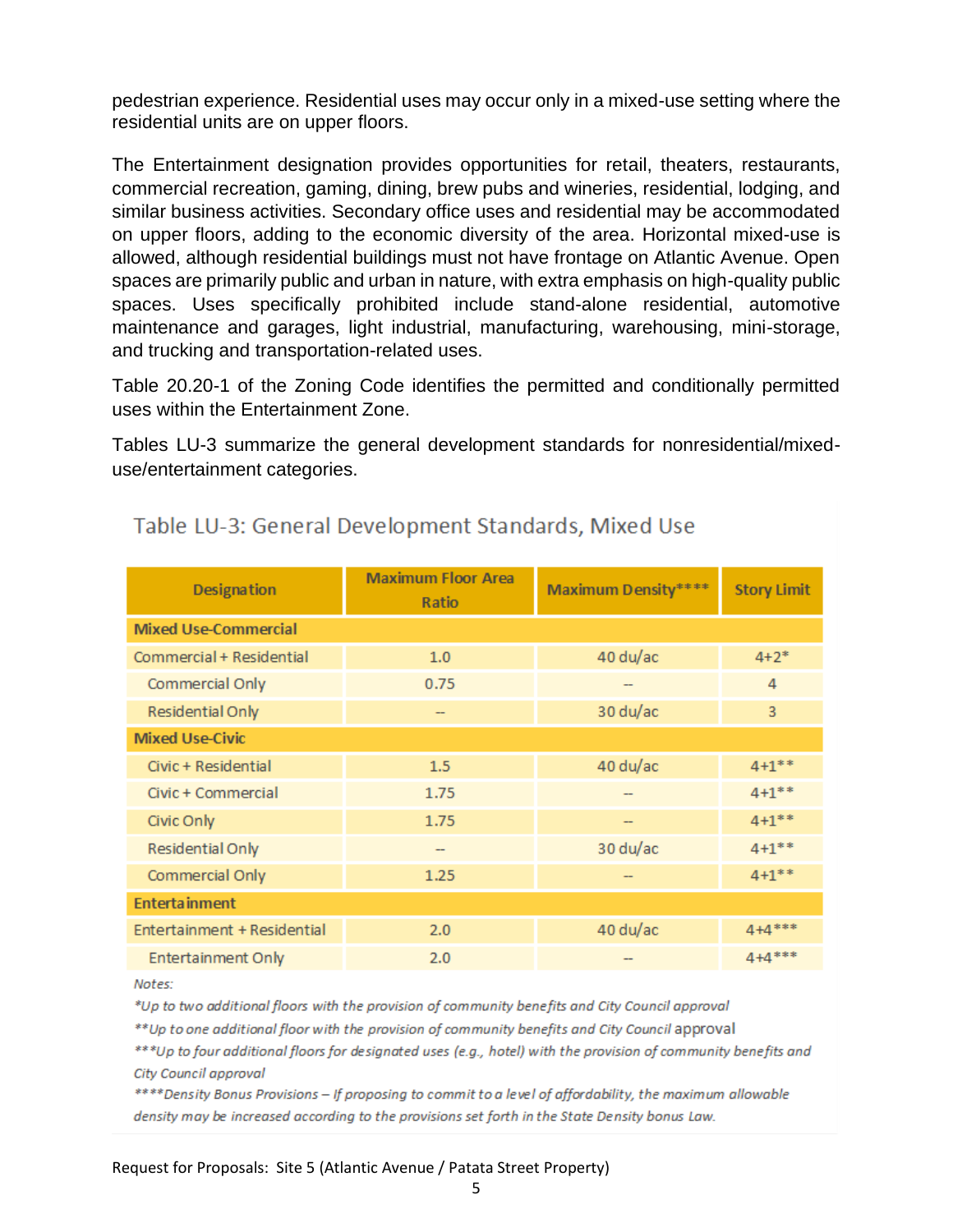# **Atlantic Avenue District**

Opportunity sites 1,2,4,5, and 6 are located in what is called the **Atlantic Avenue District**. Atlantic Avenue is the primary north/south roadway in Cudahy and the center of economic activity. The Atlantic Avenue corridor will evolve into a grand boulevard, with renewed importance and improved quality of development and businesses. The physical character of the streetscape will be transformed to create pleasant pedestrian linkages between the neighborhoods and Cudahy's business districts. New development will emphasize pedestrian orientation in both site and building design, with active street frontages, well-scaled and designed buildings, and engaging outdoor spaces. New street tree plantings, widened sidewalks, and pedestrian-scaled lighting will transform the public streetscape to create a "great street" experience that communicates the spirit of Cudahy.

The District is made up of 3 distinct Subdistricts. Each of these subdistricts have their own unique character and identity. Harnessing the corridor's economic potential by creating three distinct and connected subdistricts will allow for the creation of vibrant, pedestrian-friendly places. Each of the subdistricts will have inviting spaces that spur social interaction and encourage visitors to local businesses. While the subdistricts are distinct, complementary urban design themes and characteristics will tie them together as a uniquely identifiable central corridor. Along the Atlantic Avenue corridor, mixed-use activity centers will be pedestrian-friendly focal points for residents and businesses, linked by a bicycle and pedestrian pathway system.

The character of each district/subdistrict is described below.

# **Town Center subdistrict**

The Town Center Subdistrict is Cudahy's "living room," serving as the governmental and cultural hub. It is located immediately south of the Commercial Core and continues south to Santa Ana Street. Residents and visitors will congregate in the Town Center for business and pleasure. On warm evenings, residents can gather in the public plazas, socialize with friends and neighbors, and listen to music playing on the community stage. During the day, the Town Center will be active with people conducting business or visiting the library or post office. The City Hall, Cudahy branch library, Los Angeles County's Sheriff substation, USPS post office, and other civic uses will all be located within the Town Center Subdistrict. The Town Center will feature community gathering places such as public plazas, an amphitheater, art venues, community gardens, and urban green space.

# **Entertainment Subdistrict**

The Entertainment Subdistrict features local and subregional activities such as movie and live performance theaters, a bowling alley, a skating rink, and restaurants. The Entertainment Subdistrict's proximity to the planned South Gate Eco-Rapid transit station and the nearby freeway allows for the development of regional entertainment destinations, such as a casino and hotel. The entertainment uses will be reinforced by supportive uses, including shopping, restaurants, and commercial recreation. Residential uses on upper floors or in adjacent buildings will contribute to the vibrancy and diversity of the area. Public open spaces will have urban design features compatible with this higher-intensity activity area.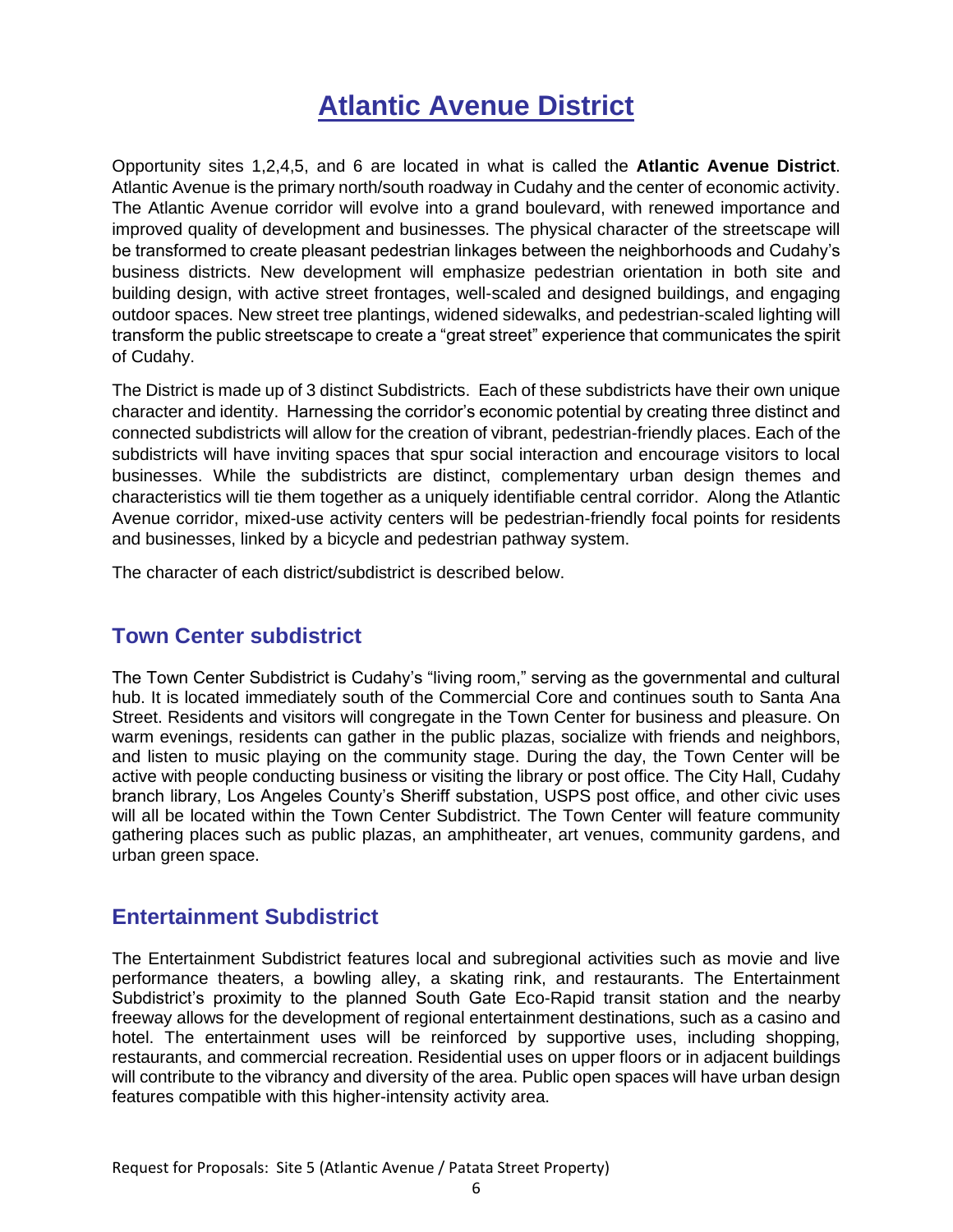# **Site 5 Valuation**

In 2015 the Property was valued at \$1,960,000 as indicated in the Cudahy LRPMP. A current Successor Agency market value appraisal report for the Property indicates a April 9, 2020 valuation of the Property at \$6,785,000 assuming for the purposes of such current calendar year 2020 valuation appraisal, that the Property has no adverse environmental condition which could affect such market valuation and that the potential economic effect of the COVID-19 Pandemic was also not considered in such valuation of Site 5. A copy of the April 9, 2020, appraisal report for the Property has been posted to the Site 5 Dropbox and may be reviewed by each Bidder.

The Property is vacant and unoccupied and currently does not generate annual income.

#### **Building and Parcel Information**

The following table describes existing improvements on Site 5:

| <b>APN</b> |                                                          | <b>Address</b>                                                                 | Type                                                                                   | Approximate |
|------------|----------------------------------------------------------|--------------------------------------------------------------------------------|----------------------------------------------------------------------------------------|-------------|
|            |                                                          |                                                                                |                                                                                        | Sq. Footage |
|            | APN 6224-034-900<br>APN 6224-034-901<br>APN 6224-034-902 | 4819 Patata Street<br>8420 South Atlantic Avenue<br>8420 South Atlantic Avenue | <b>Commercial Land</b><br><b>Parking Lot</b><br>Industrial Building 27,635 (PR 19,401) |             |
|            | APN 6224-034-903                                         | 0000 Patata Street                                                             | <b>Commercial Land</b>                                                                 |             |

# **STREET LEVEL PHOTOS OF THE PROPERTY**



Photograph of 4819 Patata Street Front Gate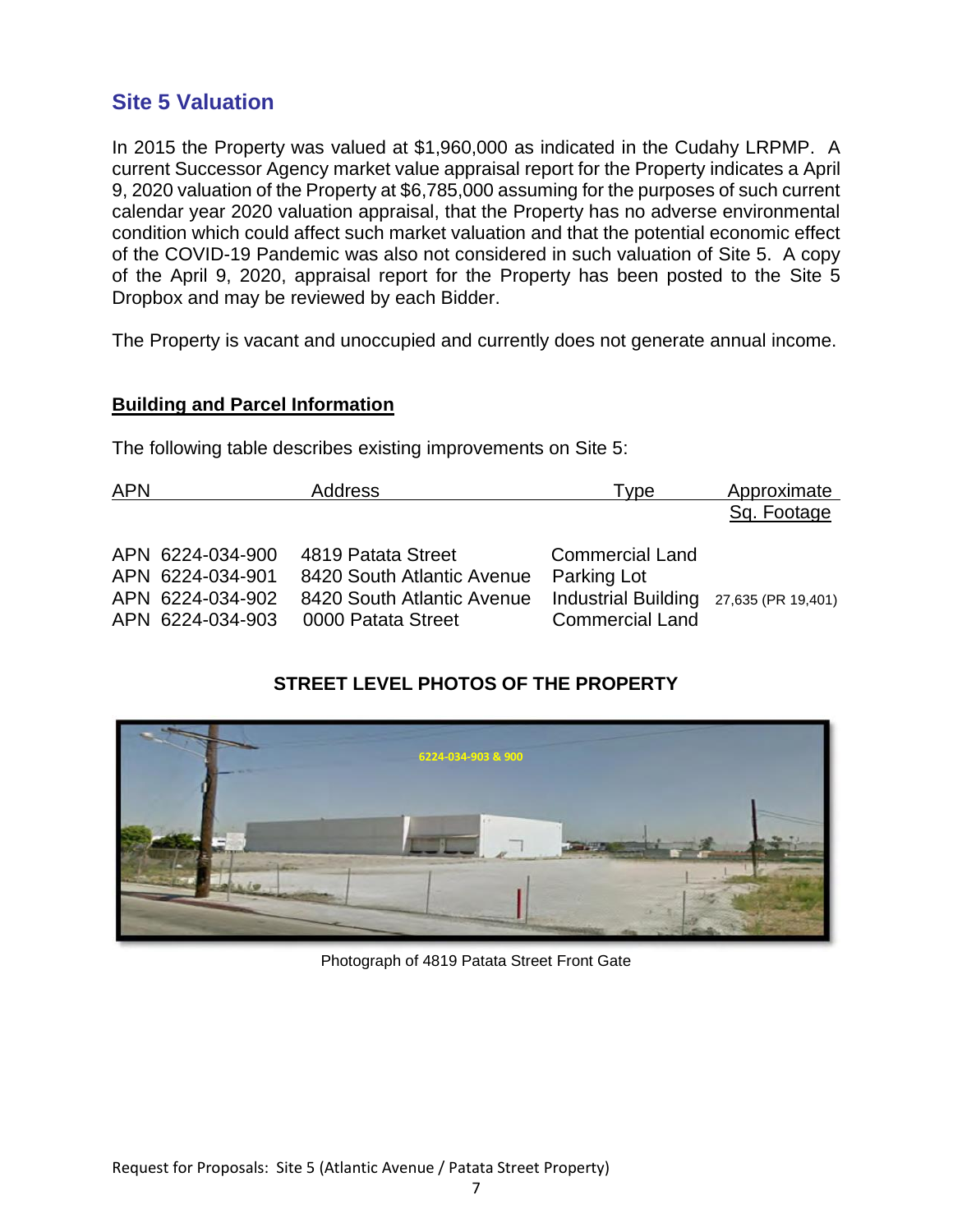

Photograph of 8420 South Atlantic Avenue (left side) with crossing street Patata Street (right side)

## **Environmental Condition of Site 5**

A document entitled "Preliminary Assessment Report M. Stephens Manufacturing, Inc. Cudahy, Los Angeles County, California," dated April 2015 was prepared for the United States Environmental Protection Agency by Weston Solutions, Inc. Another document "Phase I Environmental Site Assessment Report" was prepared for the Successor Agency in August 2015 with respect to the Property (the "Site 5 Phase I Report"). A copy of both the Weston Solutions, Inc., Preliminary Assessment and the Site 5 Phase I Report may be viewed by each Bidder at the Site 5 Dropbox. In brief summary, the Weston Solutions Preliminary Assessment and the Site 5 Phase I Report indicate that:

- According to local regulatory agency records, the 2.11-acre Site 5 property was part of a larger 5.87-acre industrial facility (M. Stephens Manufacturing) that has been used for metal fabrication, electric parts manufacturing, tool manufacturing, and die-case electrical parts manufacturing from sometime prior to 1950 through 2003.
- Site 5 has undergone long-term industrial operations. Industrial operations have included steel and metal fabrication, manufacturing, valve assembly, and industrial and electrical instrument repair. Industrial operations typically involve the use of hazardous materials, including solvents and oils.
- More detailed information regarding an assessment of Site 5 environmental conditions is contained in the Weston Solutions, Inc. Preliminary Assessment and in the Andersen Environmental reports.

For additional information about the environmental condition of the Property and the recommendations of the consultant who prepared the Weston Solutions Inc. Preliminary Assessment and the Site 5 Phase I Report regarding these conditions, each Bidder is referred to the Preliminary Assessment for the larger M. Stephen Manufacturing site and the Site 5 Phase I Reports.

Request for Proposals: Site 5 (Atlantic Avenue / Patata Street Property) Neither the Successor Agency, the City of Cudahy in its capacity as the local entitlement jurisdiction for the development, use and operation of Site 5 or the Oversight Board make any representation or warranty to any Bidder about the accuracy or completeness of the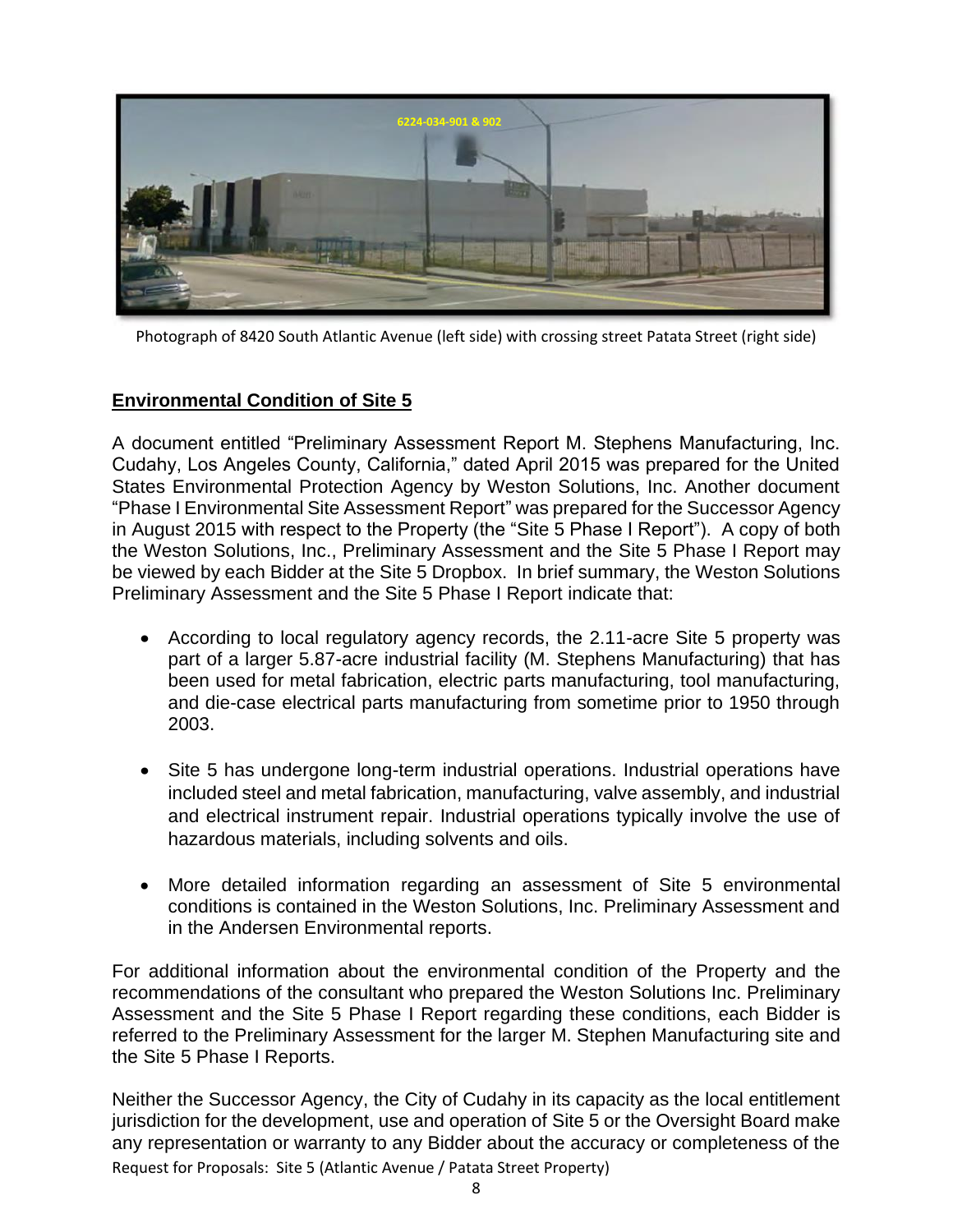information concerning Site 5 which is in the possession or known by these entities or their officers, employees or agents.

The information for Site 5 which is available for inspection on the Site 5 Dropbox including the Weston Solutions, Inc. Preliminary Assessment and the Site 5 Phase I Report, if offered for general informational guidance only. Any use or reliance upon the information, assessments or conditions described in this RFP, the Site 5 Dropbox, including the Weston Solutions, Inc. Preliminary Assessment and the Site 5 Phase I Report shall be at the sole liability of the Bidder. Each Bidder assumes the responsibility to undertake its own due diligence investigation concerning Site 5, both prior to the submission to any Proposal to the Successor Agency or after the time that such a Proposal may, at the sole and absolute discretion of the Successor Agency be accepted for further consideration and action.

# **SUBMITTAL REQUIREMENTS FOR A PROPOSAL BY ANY BIDDER FOR SITE 5**

The Proposal of each Bidder for Site 5 is sometimes referred to herein as a Bid and each Proposal or Bid delivered to the Successor Agency by a Bidder must include the following information:

- 1. *Description of Bidder Team.* A suitably detailed description of the Bidder, including the role of each organization and/or team member; as applicable. Brief resumes for each principal of the team, and a single point of contact information for the Bidder may be included.
- 2. *Proposed Purchase Price and Conditions to Purchase.* An indication of the proposed purchase price payable by the Bidder to the Successor Agency in cash for the Property at the time of satisfaction of all of the other terms and conditions of the Bidder for the purchase of the Property. The Proposal should include a suitably detailed description of each term and condition required by the Bidder for the completion of its purchase of Site 5.
- 3. *Proposed Scope of Bidder Due Diligence, and Acquisition Closing Terms.* A suitably detailed description of (i) the Bidder's proposed scope and timeline for the completion of its due diligence investigation of the Property, if any; (ii) the type of development entitlement, if any, which the Bidder may seek to obtain for the Property from the City of Cudahy in its land development regulatory capacity; and (iii) other Property acquisition closing terms required by the Bidder as a condition to the purchase the Property from the Successor Agency.
- 4. *Experience.* A suitably detailed description of the land development experience of the Bidder including the development of mixed use urban commercial and residential projects on development sites comparable to the Property.
- 5. *Proposed Remediation Investigation Work for the Property*. This component should include a timeline and general description of the scope of Property remedial investigation work which the Bidder believes may be indicated for Site 5 following the execution of an "Exclusive Negotiation Agreement" or "Purchase and Sale Agreement" by the Bidder and the Successor Agency, as described below.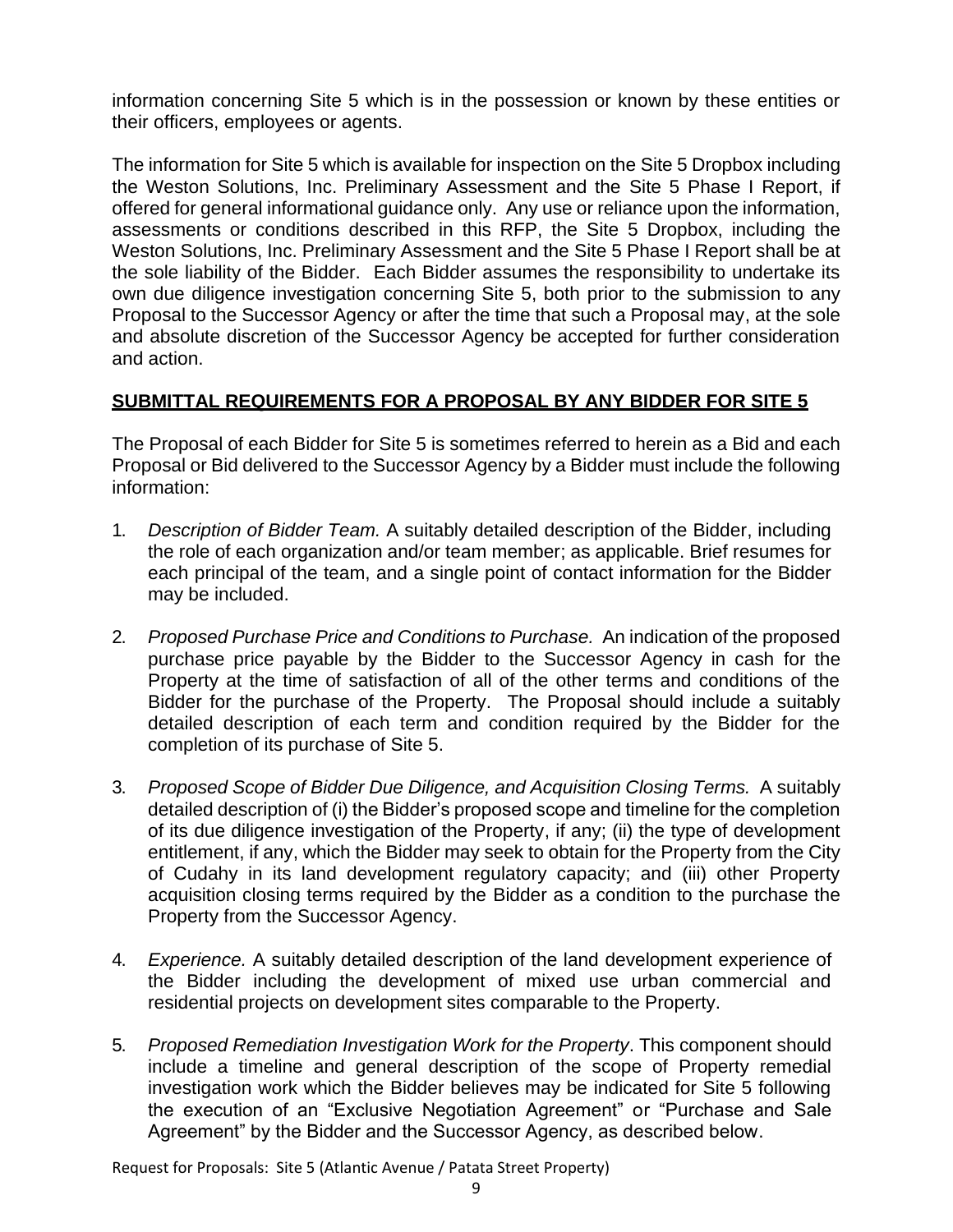- 6. *Financial Qualifications.* The provision of clear evidence of financial resources of the Bidder to undertake the acquisition of the Property.
- 7. *Other Information.* Bidder may provide other descriptive material not to exceed five (5) pages in length, as the Bidder deems appropriate. No building elevations or site improvement plan concepts need to be submitted as part of the RFP in order for the RFP to receive consideration by the governing board of the Successor Agency.

In general, the Successor Agency does not believe that a Bid (exclusive of any financial information or development concept drawings) needs to exceed more than a total of twenty (20) pages of text.

# **SUCCESSOR AGENCY GOVERNING BOARD SELECTION PROCESS**

After the delivery date for the Successor Agency's receipt of Bids has occurred -- currently set for no later than 5:00 PM on Wednesday, September 30, 2020 -- the governing board of the Successor Agency will review each Bid as received. Such review of Bids by the governing board of the Successor Agency shall occur at duly noticed regular or special meetings of the Successor Agency. The determination of the Successor Agency to authorize the preparation of an Exclusive Negotiation Agreement or Purchase and Sale Agreement for the Proposal of a particular Bidder shall be publicly announced at such a regular or special meeting of the Successor Agency at which such direction is given to Successor Agency staff.

The governing board of the Successor Agency may in its sole discretion direct that one or more of its members confer with City staff regarding the review and evaluation of one or more Bids, for consideration by the governing board of the Successor Agency.

At the time of issuance of this RFP, the Successor Agency believes that its evaluation process for consideration of each Proposal which it may receive for Site 5, could require between two (2) and three (3) weeks of time to complete. However, each Bidder for Site 5 who has submitted a timely Proposal will be given written notice by email or other means at least twenty-four (24) hours in advance of any meeting of the Successor Agency at which the Proposal of such Bidder will be considered by the governing board of the Successor Agency.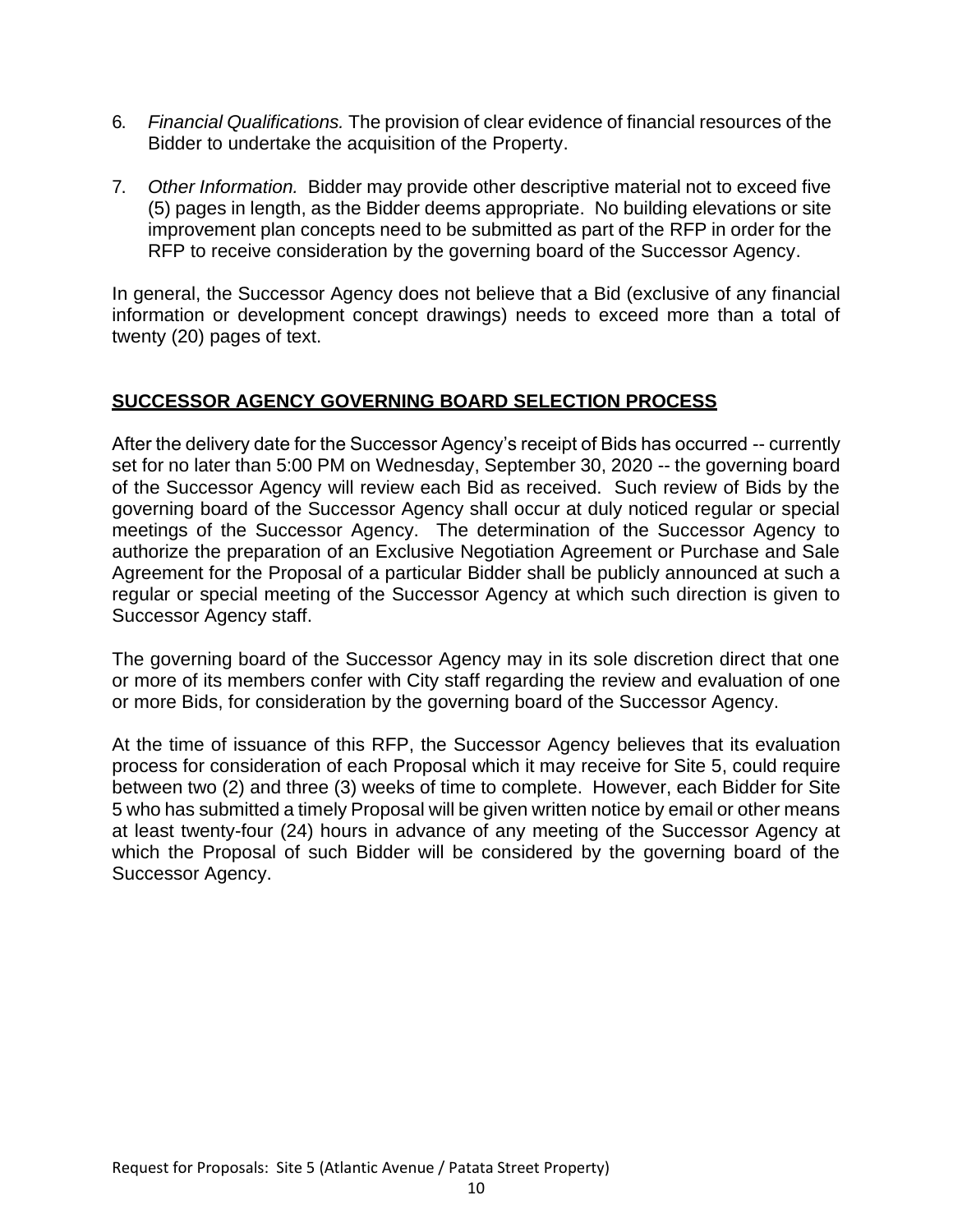# **SELECTION CRITERIA**

In its evaluation of Proposals, the Successor Agency will consider the responsiveness of each Proposal based upon the weight of the factors described below.

| Proposed<br>purchase price<br>for Site 5                            | Proposed purchase price payable to the<br>Successor Agency in cash by the Bidder upon<br>satisfaction of the terms and conditions set forth<br>in the Bidder's Proposal.                                                                                                                 | up to<br>50<br>points     |
|---------------------------------------------------------------------|------------------------------------------------------------------------------------------------------------------------------------------------------------------------------------------------------------------------------------------------------------------------------------------|---------------------------|
| Financial capacity                                                  | An indication of financial resources to perform<br>the due diligence described by the Bidder in its<br>Proposal.                                                                                                                                                                         | up to<br>10<br>points     |
| <b>Potential transit</b><br>oriented<br>community use for<br>Site 5 | An indication of potential transit oriented<br>community development for Site 5                                                                                                                                                                                                          | Up to<br>10<br>points     |
| <b>Bidder</b><br>experience                                         | The Bidder's previous experience related to the<br>acquisition and development of comparable<br>lands.                                                                                                                                                                                   | up to<br>15<br>points     |
| Overall<br>presentation of<br>Proposal                              | The overall quality of the presentation of the<br>Proposal in light of the goals of the Successor<br>Agency to realize the highest feasible value<br>from the sale of the Property and the benefit to<br>the community associated with the disposition<br>of the Property to the Bidder. | up to<br>$15\,$<br>points |

The Successor Agency reserves its discretion to allocate points to each Proposal for the purpose of selecting a single Bidder to purchase Site 5 based upon an average of the points assigned to each Proposal by each member of the governing board in the sole and absolute discretion of each such member of the governing board. Please bear in mind that the members of the governing board of the Successor Agency reserve the discretion to reject any Proposal submitted to them by a Bidder for any reason and/or make no public announcement of the score assigned by the Successor Agency to any Proposal.

The final selection of the most responsive Bidder for Site 5 is the sole responsibility of the governing board of the Successor Agency; provided however, that each Bidder is advised that the Oversight Board reserves its separate discretion to approve or disapprove the final terms of the disposition of Site 5 to a Bidder designated by the Successor Agency in accordance with applicable redevelopment dissolution law.

As promptly as feasible, but in no case longer than five (5) business days following the designation of the successful Bidder for Site 5 by the governing board of the Successor Agency, as evidenced by the adoption of a motion or a resolution of the governing board of the Successor Agency, the successful Bidder and the Successor Agency shall jointly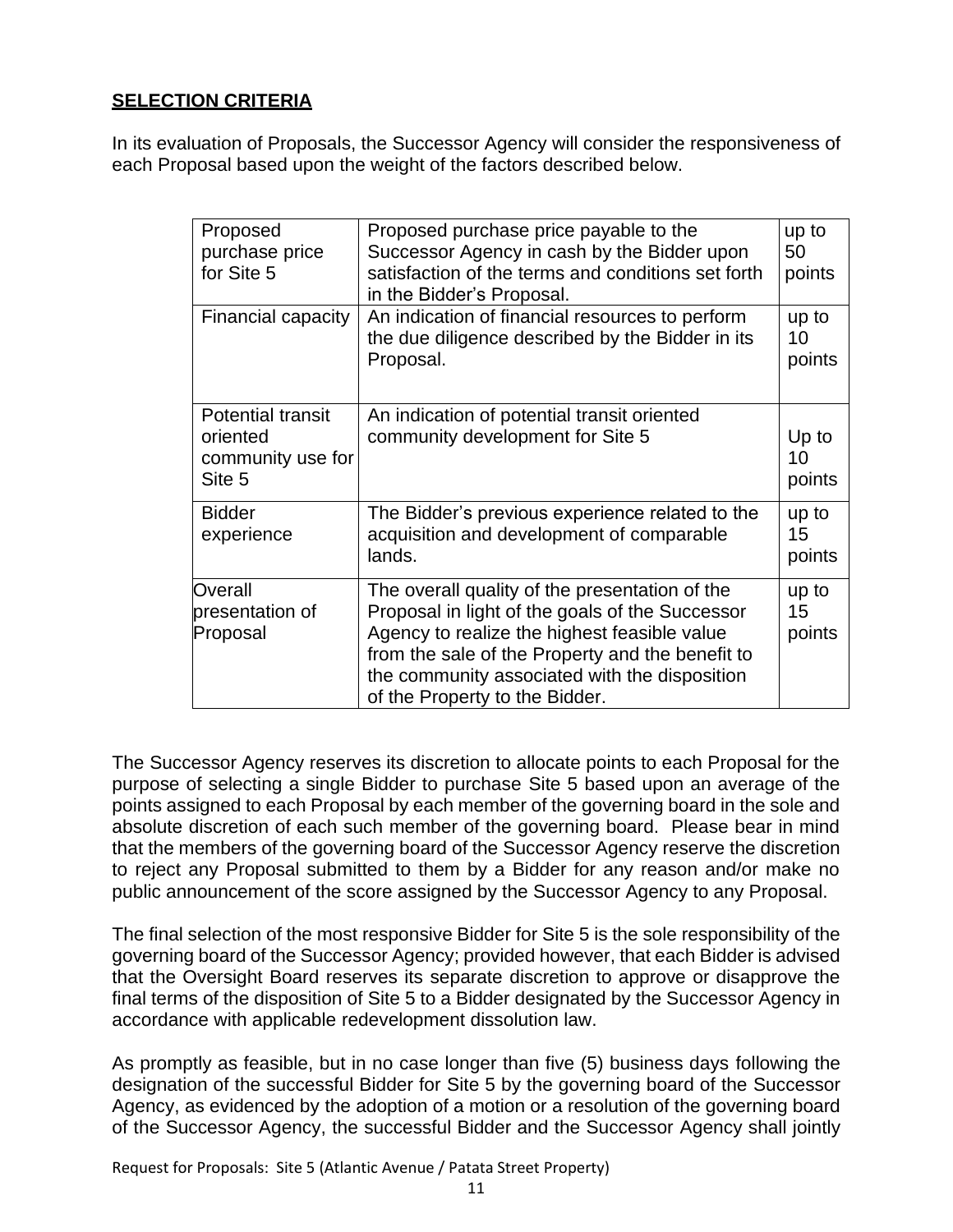complete the preparation of an "Exclusive Negotiation Agreement" or a "Purchase and Sale Agreement," as applicable, for final ratification and approval by separate resolution of the governing board of the Successor Agency. The City of Cudahy shall not be a party to either an Exclusive Negotiation Agreement or a Purchase and Sale Agreement.

The execution of the Exclusive Negotiation Agreement or a Purchase and Sale Agreement by and between the Successor Agency and the successful Bidder shall confer no legal interest in the Property on the Bidder and does not limit the independent regulatory power of the City of Cudahy to approve or disapprove or conditionally approve any particular development entitlement for the Property which the Bidder may seek to obtain as a condition to the completion of its purchase of the Property. An Exclusive Negotiation Agreement may set forth the framework for the mutual negotiation and approval by the successful Bidder and the Successor Agency of the specific terms of a potential purchase and sale agreement, by and between the successful Bidder and the Successor Agency for Site 5. The general form of such an Exclusive Negotiation Agreement may be inspected by each Bidder prior to the submission of its Proposal to the Successor Agency at the Site 5 Dropbox.

In the alternative, a Bidder may propose to execute a Purchase and Sale Agreement for the purchase of Site 5, and if so, a draft of the proposed form of such a Purchase and Sale Agreement shall be included in the Bidder's Proposal.

In the event that the Bidder and the Successor Agency may fail for any reason to jointly execute an Exclusive Negotiation Agreement within five (5) business days or in the alternative a Purchase and Sale Agreement within ten (10) calendar days following the adoption by the governing board of the Successor Agency motion or resolution designating the successful Bidder for any reason, the Successor Agency may thereafter make other arrangements to dispose of the Property to another person or entity, including another Bidder, in the sole and absolute discretion of the governing board of the Successor Agency.

Please submit all questions as it relates to this RFP for Site 5 in writing to Mr. Sal Lopez, Cudahy Community Development Director, at [RFPinfo@cityofcudahyca.gov.](mailto:RFPinfo@cityofcudahyca.gov) An answer to each question submitted to Mr. Lopez by email will be posted to the Site 5 Dropbox as promptly as feasible; provided however that the Successor Agency shall not respond to any question from a Bidder submitted later than five (5) calendar days before the scheduled return date for all Proposals for Site 5. Bidders are advised that all Successor Agency and City staff have been informed to refer Bidders with questions concerning the RFP process to Mr. Sal Lopez.

## **All RFPs must be submitted to the Successor Agency by means of electronic delivery to the Site 5 Dropbox by no later than 5:00 PM on September 30, 2020.**

All RFP's must be submitted to the Site 5 Dropbox as one (1) combined PDF file.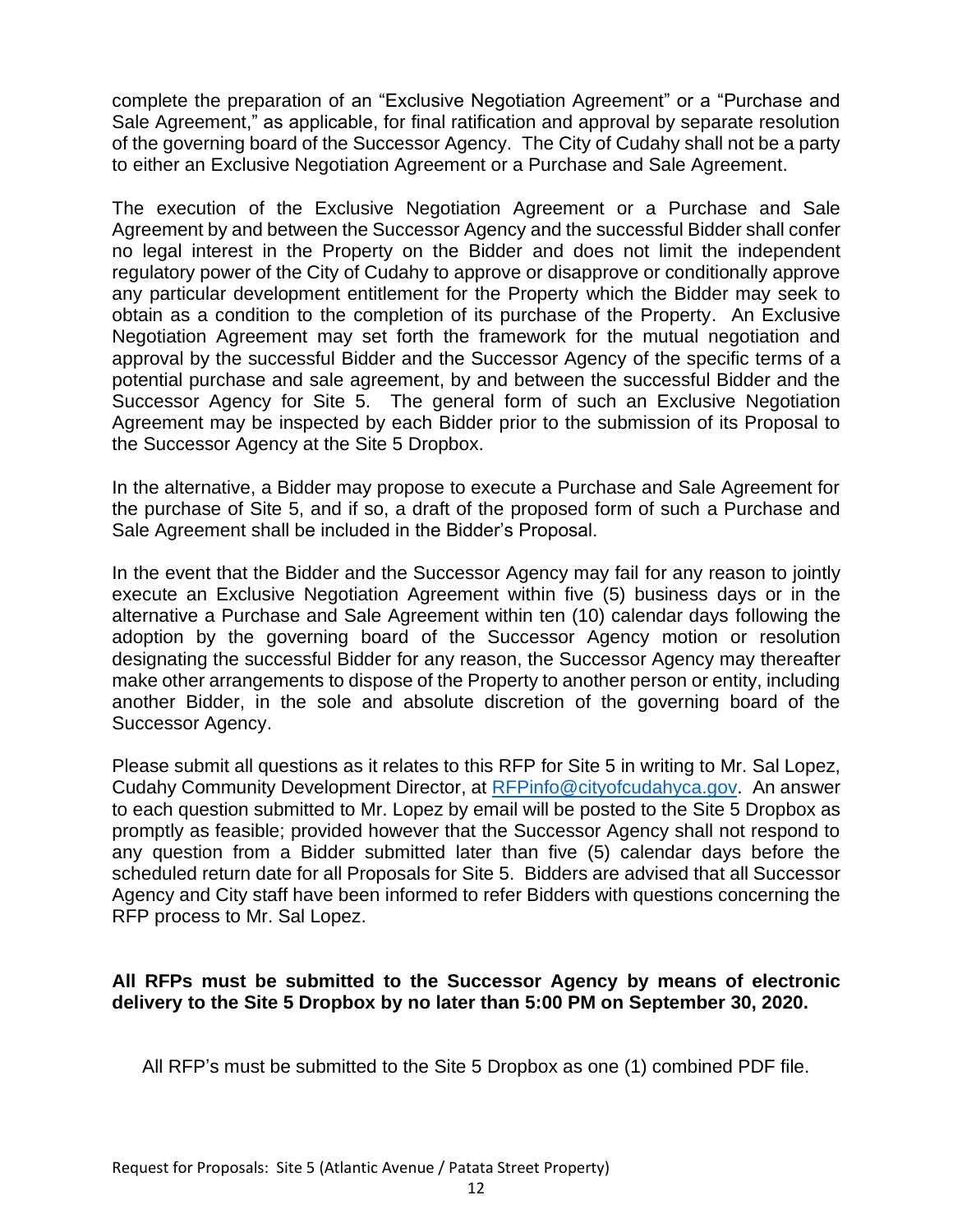**NOTICE: NO PROPOSAL FOR SITE 5 WILL BE ACCEPTED BY THE SUCCESSOR AGENCY AFTER THE DATE AND TIME INDICATED ABOVE, OR BY THE DATE AND TIME AS MAY BE MODIFIED BY A SUPPLEMENTAL NOTICE OF THE SUCCESSOR AGENCY AS POSTED TO THE SITE 5 DROPBOX.**

#### **GENERAL CONDITIONS**

Issuance of this RFP does not obligate the Successor Agency to complete the RFP process as described above or to select a Bidder for the entry into an Exclusive Negotiation Agreement or a Purchase and Sale Agreement for the Property, nor shall the Successor Agency, or the City of Cudahy or the County Oversight Board be liable for any cost incurred by the Bidder in the preparation and submittal of a Proposal to the Successor Agency.

An incomplete Proposal that does not conform to the requirements specified herein may not be given further considered by the Successor Agency. The act of submitting an RFP to the Successor Agency in response to this RFP for Site 5 is a covenant and warranty by the Bidder that it has read the Site 5 Proposal and understands all the requirements and conditions related to the delivery of its Proposal to the Site 5 Dropbox.

The Successor Agency reserves the right in its sole discretion to:

- modify or cancel the selection process for Bidders or modify the schedule of this RFP at any time;
- waive minor irregularities in the responsiveness of one or more Proposals to the RFP;
- reject all Proposals or Bids after delivery to the Successor Agency, and to seek new responses by other means acceptable to the Successor Agency when it is in the best interest of the Successor Agency to do so;
- seek clarification or additional information from any Bidder after the return date for Proposals as the Successor Agency deems appropriate during the course of its evaluation of any RFP for Site 5.

Subject to the availability of City or Successor Agency staff to accompany one or more Bidders for an escorted on-site inspection of Site 5, each Bidder may schedule with Mr. Lopez, the conduct of a limited on-site inspection of the Property prior to the last day for the submission of questions by Bidders to the Successor Agency. Any such escorted onsite inspection of the Property shall be conducted at the sole cost and expense of the Bidder. Any such escorted on-site inspection of the Property may be further conditioned upon the execution by the Bidder of a license agreement authorizing limited entry in a form approved by the Successor Agency.

All correspondence and data submitted by each Bidder to the Successor Agency shall be deemed to be a public record of the Successor Agency subject to the provisions of the next two (2) sentences. The Successor Agency shall exercise best efforts to maintain the confidentiality of financial statements of the Bidder provided such information is separately labeled as "CONFIDENTIAL BUSINESS RECORD [INSERT NAME OF BIDDER]." The Successor Agency shall not release or make available for inspection as